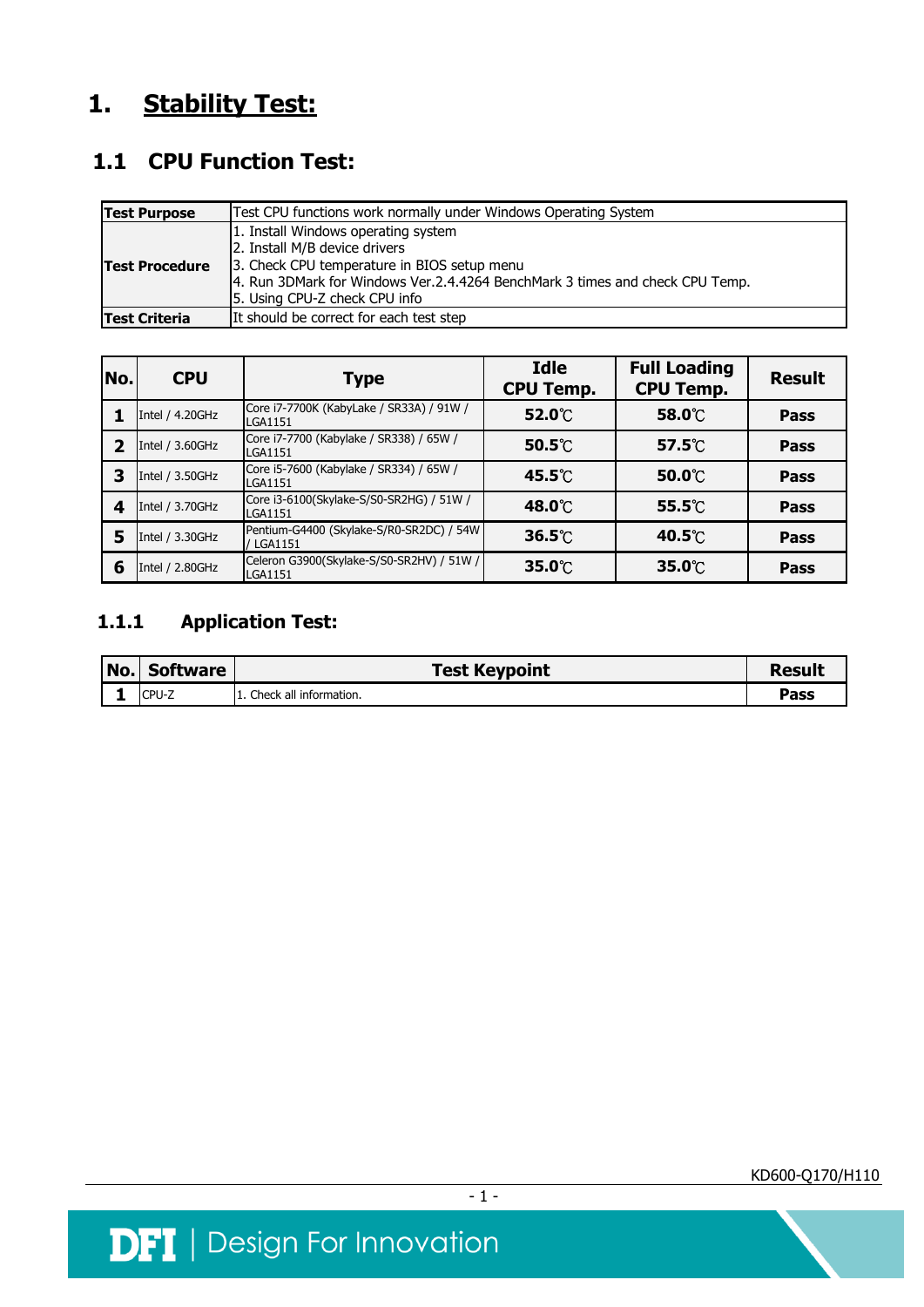# **1.2 Memory Function Test:**

| <b>Test Purpose</b>   | Test Memory functions work normally under Windows Operating System                                                                                                                                                                                                                        |  |  |  |  |
|-----------------------|-------------------------------------------------------------------------------------------------------------------------------------------------------------------------------------------------------------------------------------------------------------------------------------------|--|--|--|--|
| <b>Test Procedure</b> | 1. Install Windows Operating System<br>2. Install M/B Device Driver<br>3. Run AIDA64 Cache and Memory Benchmark Ver.5.97.4600 1 time<br>4. Run Passmark Performance Test 9.0 Build1023 1 time<br>5. Run 3DMark for Windows Ver.2.4.4264 BenchMark 3 times<br>6. S3/Hibernate Test 3 times |  |  |  |  |
| <b>Test Criteria</b>  | It should be no problem for the test                                                                                                                                                                                                                                                      |  |  |  |  |

#### **1.2.1 DDR4:**

| No. | <b>Function</b>                           | <b>Result</b> |
|-----|-------------------------------------------|---------------|
|     | DDR4 DIMM Slot Examine                    | Pass          |
|     | Single Channel mode                       | Pass          |
| 3   | Dual channel mode                         | Pass          |
| 4   | Warning beep sound when no memory install | Pass          |

### **1.2.2 Application Test:**

| No. | <b>Software</b>        | <b>Test Keypoint</b>    |                 | <b>Test Environment</b>                                                                                                                                 | <b>Result</b> |
|-----|------------------------|-------------------------|-----------------|---------------------------------------------------------------------------------------------------------------------------------------------------------|---------------|
|     | MemTest86<br>Ver.7.5.0 | . Stress test 24 hours. | DDR4:<br>IO.S.: | PC4-19200 (DDR4-2400) / Transcend-TS2GLH64V4B /<br>SEC-K4A8G085wB-BCRC / 16GB*4 (Non ECC) (DR041-<br>1/2/3/4) (DIMM-1/2/3/4) Dual Channel<br><b>DOS</b> | Pass          |

#### **1.2.3 DDR4 Approved List:**

| No. | <b>Brand</b> | <b>Chip</b> | <b>Size</b> | Type                     | <b>Chip Model No.</b> | <b>Vendor Part No.</b> | <b>Result</b> |
|-----|--------------|-------------|-------------|--------------------------|-----------------------|------------------------|---------------|
|     | Transcend    | Samsung     | 16GB        | PC4-19200<br>(DDR4-2400) | K4A8G085wB-BCRC       | TS2GLH64V4B            | <b>Pass</b>   |
|     | Kingston     | Micron      | 16GB        | PC4-19200<br>(DDR4-2400) | 7TE77 D9VPP           | CBD24D4U7D8ME-16       | Pass          |
| З   | Kingston     | Micron      | 8GB         | PC4-19200<br>(DDR4-2400) | 7TE77 D9VPP           | CBD24D4U7S8ME-8        | <b>Pass</b>   |
|     | Kingston     | Micron      | 4GB         | PC4-19200<br>(DDR4-2400) | 7QE75 D9WFH           | CBD24D4U7S1ME-4        | <b>Pass</b>   |
| э   | Kingston     | Micron      | 16GB        | PC4-19200<br>(DDR4-2400) | 7TE77 D9VPP           | CBD24D4U7D8ME-16       | Pass          |



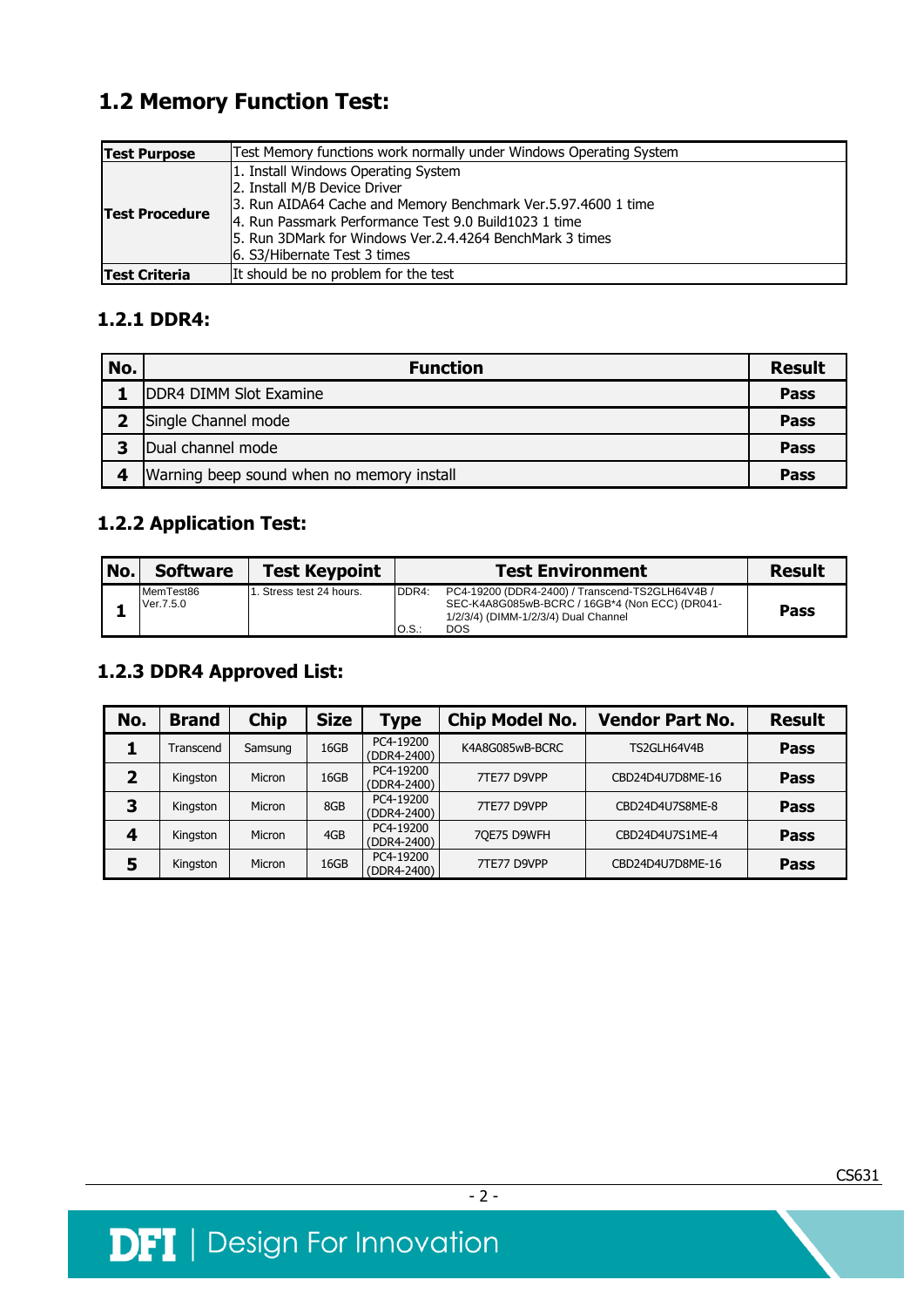#### **1.2.4 DDR4 Module Test Procedures:**

| No.            | <b>DDR4 Module</b>                                                                                       |                                                                                                                                                                                                                                                                                                                                                                                                                                                                                                                                                                                    | <b>Result</b>                                                                                                                                                                                                                                                                                                                                                                                                                                                                                                    |      |
|----------------|----------------------------------------------------------------------------------------------------------|------------------------------------------------------------------------------------------------------------------------------------------------------------------------------------------------------------------------------------------------------------------------------------------------------------------------------------------------------------------------------------------------------------------------------------------------------------------------------------------------------------------------------------------------------------------------------------|------------------------------------------------------------------------------------------------------------------------------------------------------------------------------------------------------------------------------------------------------------------------------------------------------------------------------------------------------------------------------------------------------------------------------------------------------------------------------------------------------------------|------|
| 1              | PC4-19200 (DDR4-2400) / Transcend-<br>TS2GLH64V4B / SEC-K4A8G085wB-BCRC /<br>16GB*4 (Non ECC)            | KD600-Q170 Rev.2 (021) (BSI191610002)<br>$M/B$ :<br>M/B BIOS:<br>B183.07A (Insyde)<br>CPU:<br>Intel (R) Core (TM) i7-7700 CPU @ 3.60GHz (SR338)<br>DIMM-1/2/3/4 Dual Channel<br><b>DIMM Slot:</b><br>AIDA64 Cache and Memory Benchmark(V5.97.4600)<br>Test Summary:<br>DUAL CHANNEL(DIMM-1/2/3/4)<br>READ:31706 MB/s<br>WRITE: 35924 MB/s<br>COPY:33466 MB/s<br>Passmark PerformanceTest 9.0 Build 1023<br>CPU Mark: 11657.4<br>Memory Mark:3041.8<br>3DMark for Windows(V 2.4.4264)3times<br>Cloud Gate: 10401<br>Ice Storm Extreme: 62949<br>Skydiver: 5159<br>Fire Strike: 1279 |                                                                                                                                                                                                                                                                                                                                                                                                                                                                                                                  | Pass |
| $\overline{2}$ | PC4-19200 (DDR4-2400) / Kingston-<br>CBD24D4U7D8ME-16 / Micron-7TE77<br>D9VPP / 16GB*4 (Non ECC)         | $M/B$ :<br>M/B BIOS:<br>CPU:<br><b>DIMM Slot:</b><br>Test Summary:                                                                                                                                                                                                                                                                                                                                                                                                                                                                                                                 | KD600-Q170 Rev.2 (021) (BSI191610002)<br>B183.07A (Insyde)<br>Intel (R) Core (TM) i5-7600 CPU @ 3.50GHz (SR334) (CP086)<br>DIMM-1/2/3/4 Dual Channel<br>AIDA64 Cache and Memory Benchmark(V5.97.4600)<br>DUAL CHANNEL(DIMM-1/2/3/4)<br>READ:33515 MB/s<br>WRITE:36720 MB/s<br>COPY:33127 MB/s<br>Passmark PerformanceTest 9.0 Build 1023<br>CPU Mark:9433.7<br>Memory Mark:3021.6<br>3DMark for Windows(V 2.4.4264)3times<br>Cloud Gate: 9124<br>Ice Storm Extreme: 62161<br>Skydiver: 4934<br>Fire Strike: 1215 | Pass |
| 3              | PC4-19200 (DDR4-2400) / Kingston-<br>CBD24D4U7S8ME-8 / Micron-7TE77 D9VPP M/B BIOS:<br>/ 8GB*2 (Non ECC) | $M/B$ :<br>CPU:<br><b>DIMM Slot:</b><br>Test Summary:                                                                                                                                                                                                                                                                                                                                                                                                                                                                                                                              | KD600-H110 Rev.2 (021) (BSI191510017)<br>B183.07B (Insyde)<br>Intel Core i3-6100 Processor 3.70GHz(SR2HG) (CP070-3)<br>DIMM-1/3 Dual Channel<br>AIDA64 Cache and Memory Benchmark(V5.97.4600)<br>DUAL CHANNEL(DIMM-1/3)<br>READ:29977 MB/s<br>WRITE: 30649 MB/s<br>COPY:26230 MB/s<br>Passmark PerformanceTest 9.0 Build 1023<br>CPU Mark:5945.6<br>Memory Mark:2669.5<br>3DMark for Windows(V 2.4.4264)3times<br>Cloud Gate: 7182<br>Ice Storm Extreme: 49752<br>Skydiver: 4101<br>Fire Strike:996              | Pass |
| 4              | PC4-19200 (DDR4-2400) / Kingston-<br>CBD24D4U7S1ME-4 / Micron-7QE75<br>D9WFH / 4GB*2 (Non ECC)           | $M/B$ :<br>M/B BIOS:<br>CPU:<br><b>DIMM Slot:</b><br>Test Summary:                                                                                                                                                                                                                                                                                                                                                                                                                                                                                                                 | KD600-H110 Rev.2 (021) (BSI191510017)<br>B183.07B (Insyde)<br>Intel Celeron G3900 Processor 2.8GHz(SR2HV) (CP079-1)<br>DIMM-1/3 Dual Channel<br>AIDA64 Cache and Memory Benchmark(V5.97.4600)<br>DUAL CHANNEL(DIMM-1/3)<br>READ:27693 MB/s<br>WRITE:30416 MB/s<br>COPY:23555 MB/s<br>Passmark Performance Test 9.0 Build 1023<br>CPU Mark:3102.1<br>Memory Mark:2081.2<br>3DMark for Windows(V 2.4.4264)3times<br>Cloud Gate: 4001<br>Ice Storm Extreme: 25230<br>Skydiver: 2162<br>Fire Strike:550              | Pass |

- 3 -